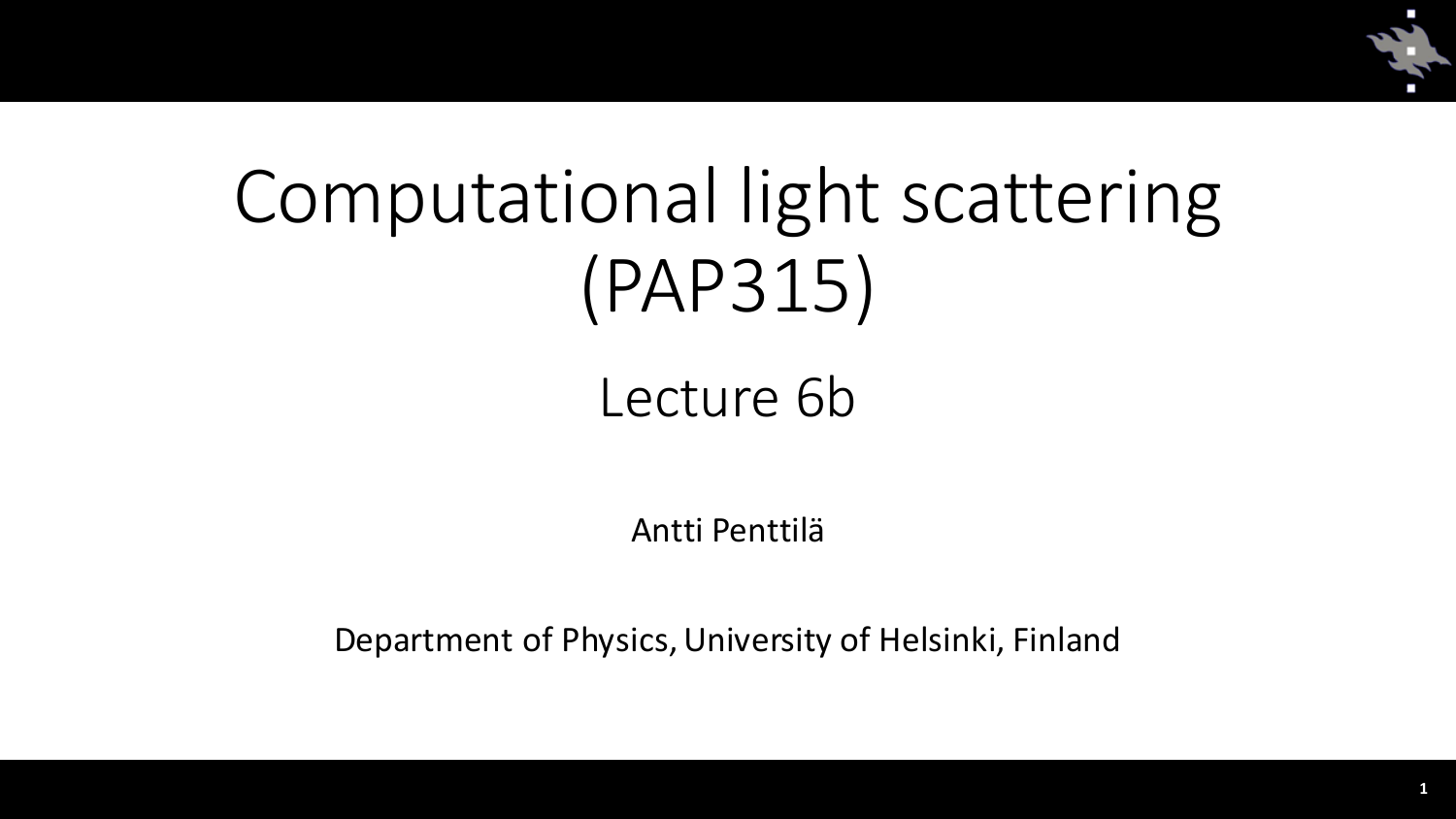- Linux/Mac/Windows+MSYS2 with GCC gfortran compiler
- GNU make tool

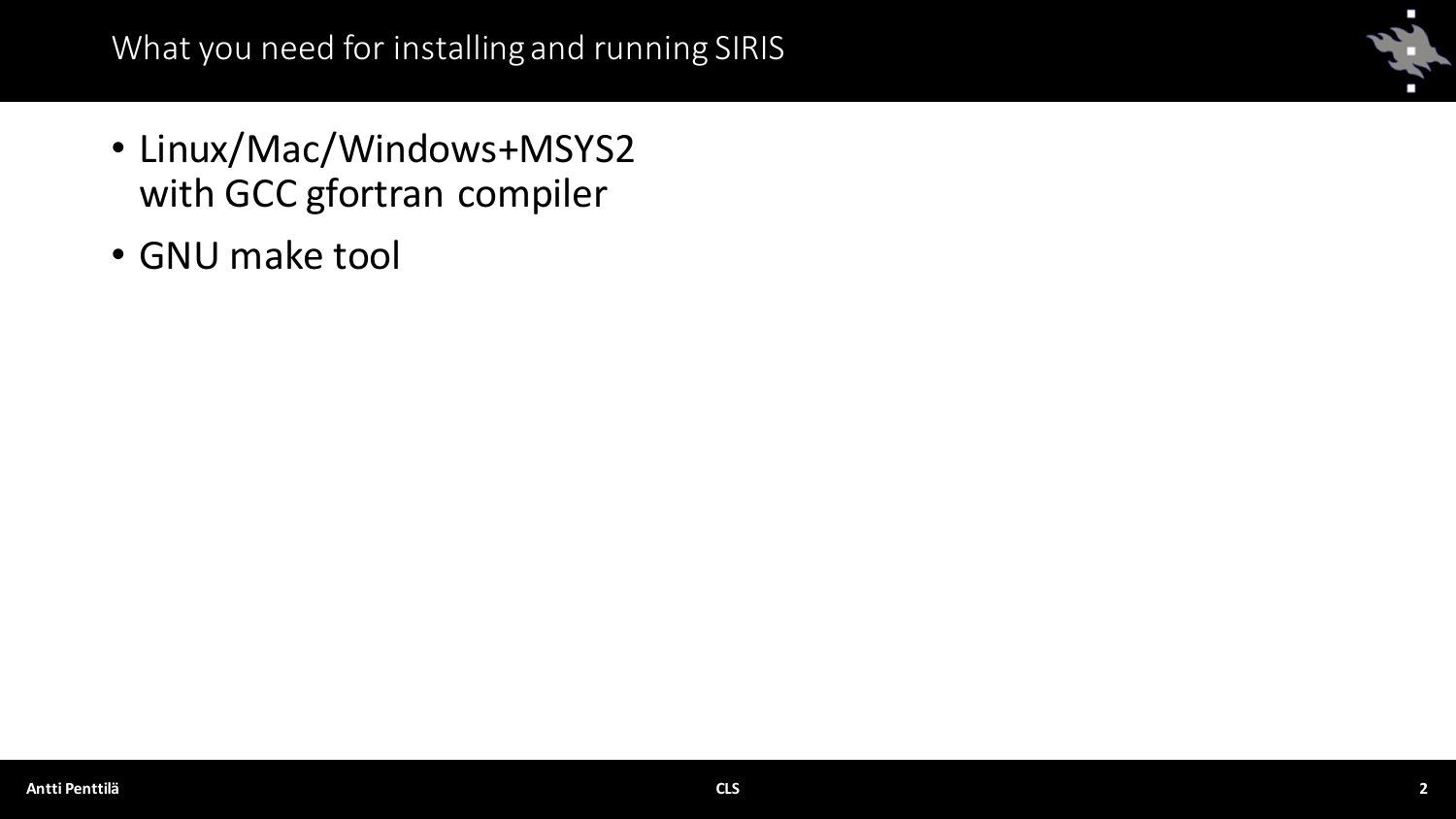## SIRIS, installation

- Go to [https://bitbucket.org/planetarysyst](https://bitbucket.org/planetarysystemresearch/siris4-framework) emresearch/siris4-framework
- Get package by downloading the zip from *Downloads*
	- wget https://bitbucket.org/planetarysyste mresearch/siris4 framework/get/94b3eb39c45d.zip
	- unzip 94b3eb39c45d.zip
	- mv planetarysystemresearch-siris4 framework-94b3eb39c45d siris4 framework
- …or by git:
	- git clone https://bitbucket.org/planetarysyste mresearch/siris4-framework.git
- cd siris4-framework
- make GS
- make singleparticle
- make singletwolayer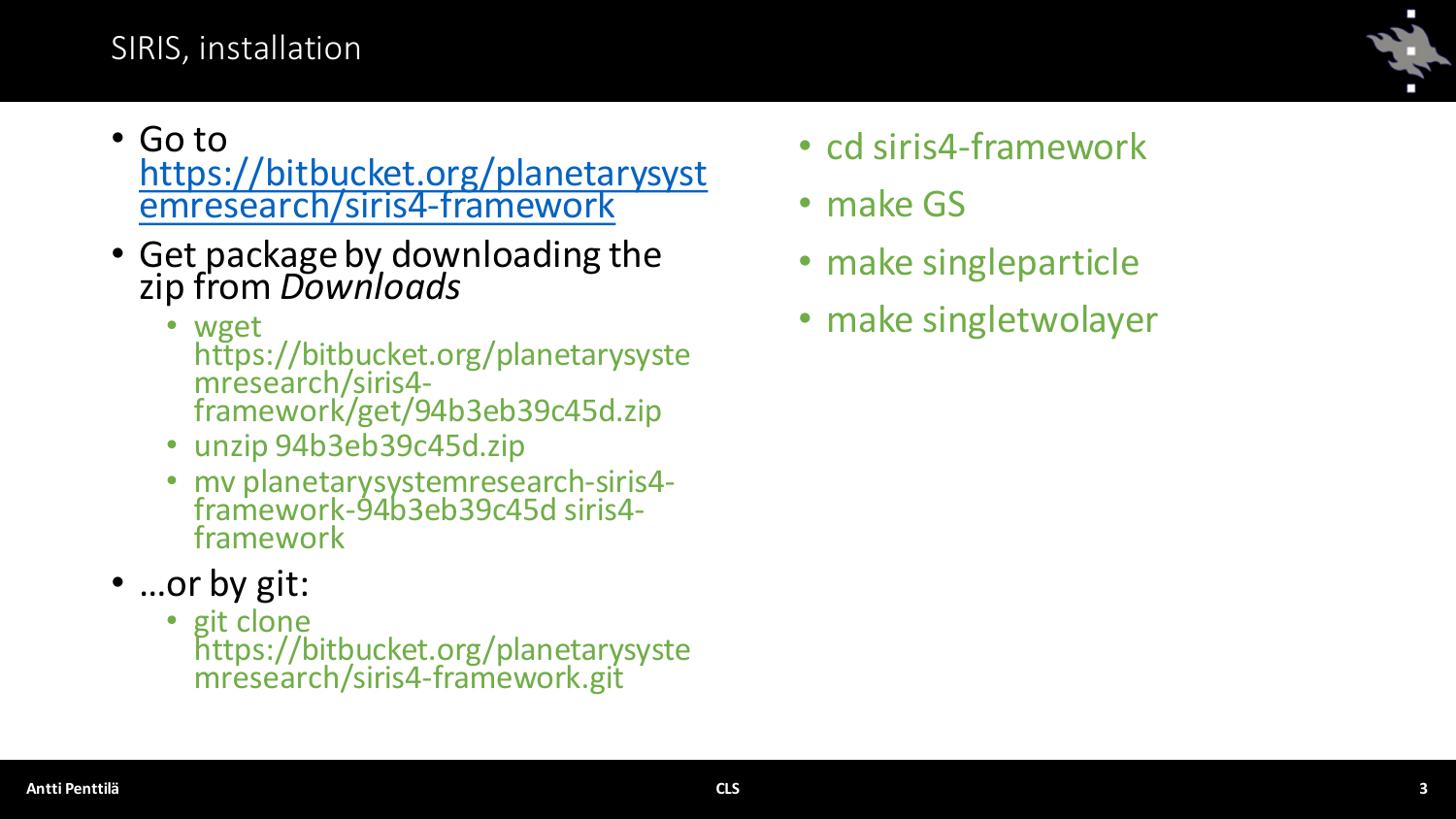## GS, running

- All SIRIS/GS parameters are given in input file. When running, give the name of the input file in the command line as  $1<sup>st</sup>$ parameter:
	- GS input-file.in

#### Input file template:

|                | INPUT FILE for Gaussian spheres (siris4-framework)                               |
|----------------|----------------------------------------------------------------------------------|
|                |                                                                                  |
| $\mathbf{1}$   | ! Number of Gaussian spheres.                                                    |
| 0              | ! Seed for the random number generator. Non-<br>positive number for random seed. |
|                | 0.1 : Relative standard deviation of radial<br>distance.                         |
| 3.0            | ! Power law index for correlation. Increase for<br>more regular shape.           |
| $\overline{2}$ | ! Minimum degree in correlation series. Increase<br>for rough shape.             |
| 10             | ! Maximum degree in correlation series.<br>Increase for rough shape.             |
| 30             | ! Discretization: number of triangle rows per<br>octant.                         |
| $gs$ -out      | ! Next line, prefix for output files.                                            |

- 0 ! Output in Matlab format. 0 for no, 1 for yes.
- 0 ! Output for IDL format.
- 0 ! Output in VTK format
- 1 : Output in OFF format

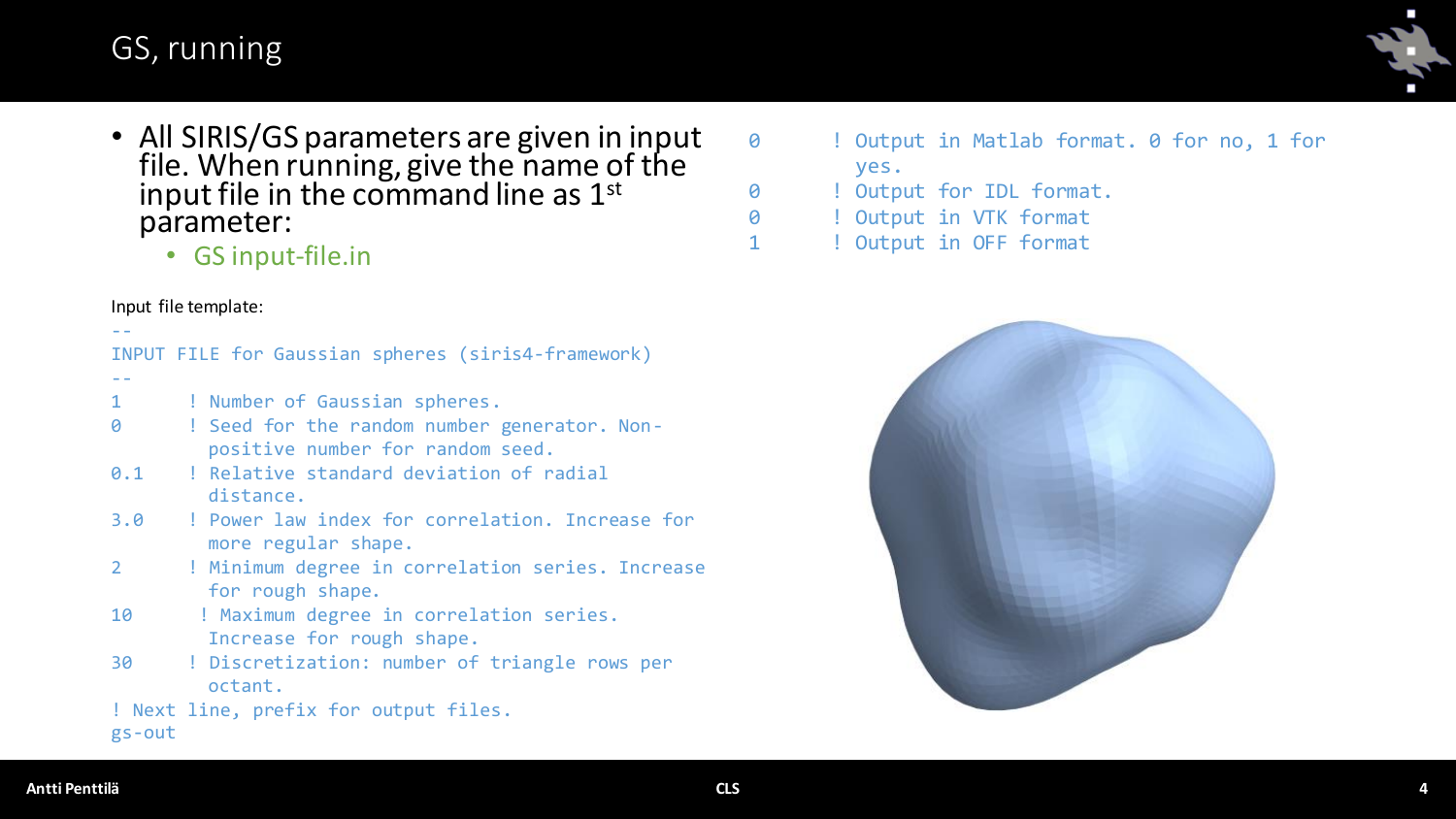## SIRIS, running



| • All SIRIS parameters are given in input<br>file. When running SIRIS, give the name of<br>the input file in the command line as $1st$<br>parameter:<br>• siris1p input-file.in |                                                                                           | 0.5<br>$-0.0$<br>0.3<br>60 | ! Diffuse-medium forward asymmetry (internal)<br>! Diffuse-medium backward parameter<br>(internal)<br>! Diffuse-medium single-scattering max.<br>polarization<br>! Number of phase matrix angular points |
|---------------------------------------------------------------------------------------------------------------------------------------------------------------------------------|-------------------------------------------------------------------------------------------|----------------------------|----------------------------------------------------------------------------------------------------------------------------------------------------------------------------------------------------------|
|                                                                                                                                                                                 |                                                                                           | 1000                       | ! Number of points in random number array                                                                                                                                                                |
| Input file template:                                                                                                                                                            |                                                                                           | 32 <sup>2</sup>            | ! Number of G-L integration points for cosine                                                                                                                                                            |
| 50000                                                                                                                                                                           | ! number of rays                                                                          |                            | map                                                                                                                                                                                                      |
|                                                                                                                                                                                 | ! number of sample particles                                                              | 0.2                        | ! Relative standard deviation of radius                                                                                                                                                                  |
| $1.0d - 4$                                                                                                                                                                      | ! Minimum relative flux                                                                   | 4.0                        | ! Power law index for C_1 correlation                                                                                                                                                                    |
| 21                                                                                                                                                                              | ! Max internal chord                                                                      | 10                         | ! Maximum degree in C_1, C_2, C_3                                                                                                                                                                        |
| 21                                                                                                                                                                              | ! Max external chord                                                                      | 30                         | ! Number of rows in an octant                                                                                                                                                                            |
| 60                                                                                                                                                                              | ! number of scattering angle bins                                                         | test1                      | ! prefix for output file                                                                                                                                                                                 |
| 1.0                                                                                                                                                                             | ! Refractive index of the medium                                                          | 0                          | ! external input mesh type: 0=no mesh, 1=OFF,                                                                                                                                                            |
| 1.5                                                                                                                                                                             | ! particle refractive index, real                                                         |                            | $2=OBJ$                                                                                                                                                                                                  |
|                                                                                                                                                                                 | 0.1E-020 ! particle ref index, imag                                                       | Ø                          | ! Translate vertex mean to origin: 0=no,                                                                                                                                                                 |
| 0                                                                                                                                                                               | ! seed for random number generation                                                       |                            | $1 = yes$                                                                                                                                                                                                |
| 1.5E+000                                                                                                                                                                        | ! wavelength in micrometers                                                               | 0                          | ! Scale vertex mean radius to one: 0=no,                                                                                                                                                                 |
| 200.0                                                                                                                                                                           | Mean radius (in micrometers)                                                              |                            | $1 = yes$                                                                                                                                                                                                |
|                                                                                                                                                                                 | ! run identification number                                                               |                            | GS-geom.off ! external mesh file name                                                                                                                                                                    |
|                                                                                                                                                                                 | ! Internal medium: 1=yes                                                                  |                            |                                                                                                                                                                                                          |
| 0.549069                                                                                                                                                                        | ! Scattering matrix: input(1), Rayleigh(2)<br>! Internal medium: single-scattering albedo |                            |                                                                                                                                                                                                          |
| 53.33                                                                                                                                                                           | ! Internal medium: mean free path (in                                                     |                            |                                                                                                                                                                                                          |
|                                                                                                                                                                                 | micrometers)                                                                              |                            |                                                                                                                                                                                                          |

0.5 ! Diffuse-medium asymmetry parameter (internal)